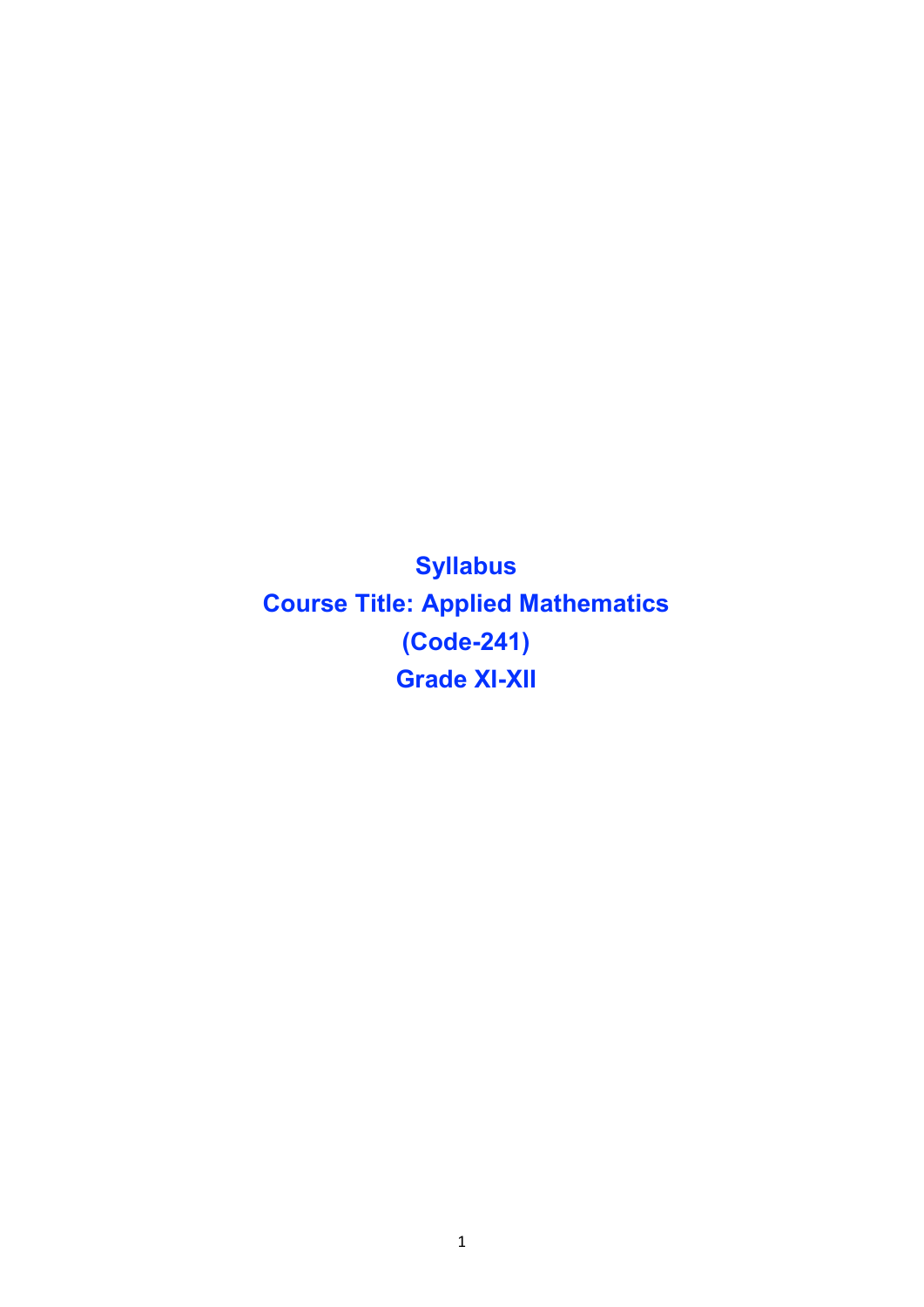## Applied Mathematics

#### Grade XI-XII

Secondary School Education prepares students to explore future career options after graduating from the school. Mathematics is an important subject helps students to choose various fields of their choices. Mathematics is widely used in higher studies in the field of Economics, Commerce, Social Sciences and many other. It has been observed that the syllabus of Mathematics meant for Science subjects may not be appropriate for the students pursuing Commerce or Social Science-based subjects in university education. By keeping this in mind, one more elective course in Mathematics syllabus is developed for Sr. Secondary classes with an aim to provide students relevant experience in Mathematics which can be used in the fields other than Physical Sciences.

This course is designed to develop substantial mathematical skills and methods needing in other subject areas. Topics covered in two years aim to enable students to use mathematical knowledge in the field of business, economic and social sciences. It aims to promote appreciation of mathematical power and simplicity for its countless applications in diverse fields. The course continues to develop mathematical language and symbolism to communicate and relate everyday experiences mathematically. In addition, it reinforces the logical reasoning skills of formulating and validating mathematical arguments, framing examples, finding counter examples. It encourages students to engage in mathematical investigations and to build connections within mathematical topics and with other disciplines. The course prepares students to use algebraic methods as a means of representation and as a problem-solving tool. It also enables students to interpret two dimensional geometrical figures using algebra and to further deduce properties of geometrical figures in coordinate system. The course content will help students to develop sound understanding of descriptive and inferential statistics which they can use to describe and analysis a give set of data and to further make meaningful inferences out of it. Data based case studies from the field of business, economics, psychology, education, biology and census data will be used to appreciate the power of data in contemporary society.

It is expected that the subject is taught connecting concepts to the application in various fields. The objectives of the course areas are as follows:

#### Objectives:

- a) To develop an understanding of basic mathematical and statistical tools and their applications in the field of commerce (business/ finance/economics) and social sciences;
- b) To model real world experiences/problems into mathematical expressions using numerical/algebraic/graphical representation;
- c) To make sense from the data by organizing, representing, interpreting, analysing, and to make meaningful inferences from the real-world situations;
- d) To develop logical reasoning skills and apply the same in simple problem solving;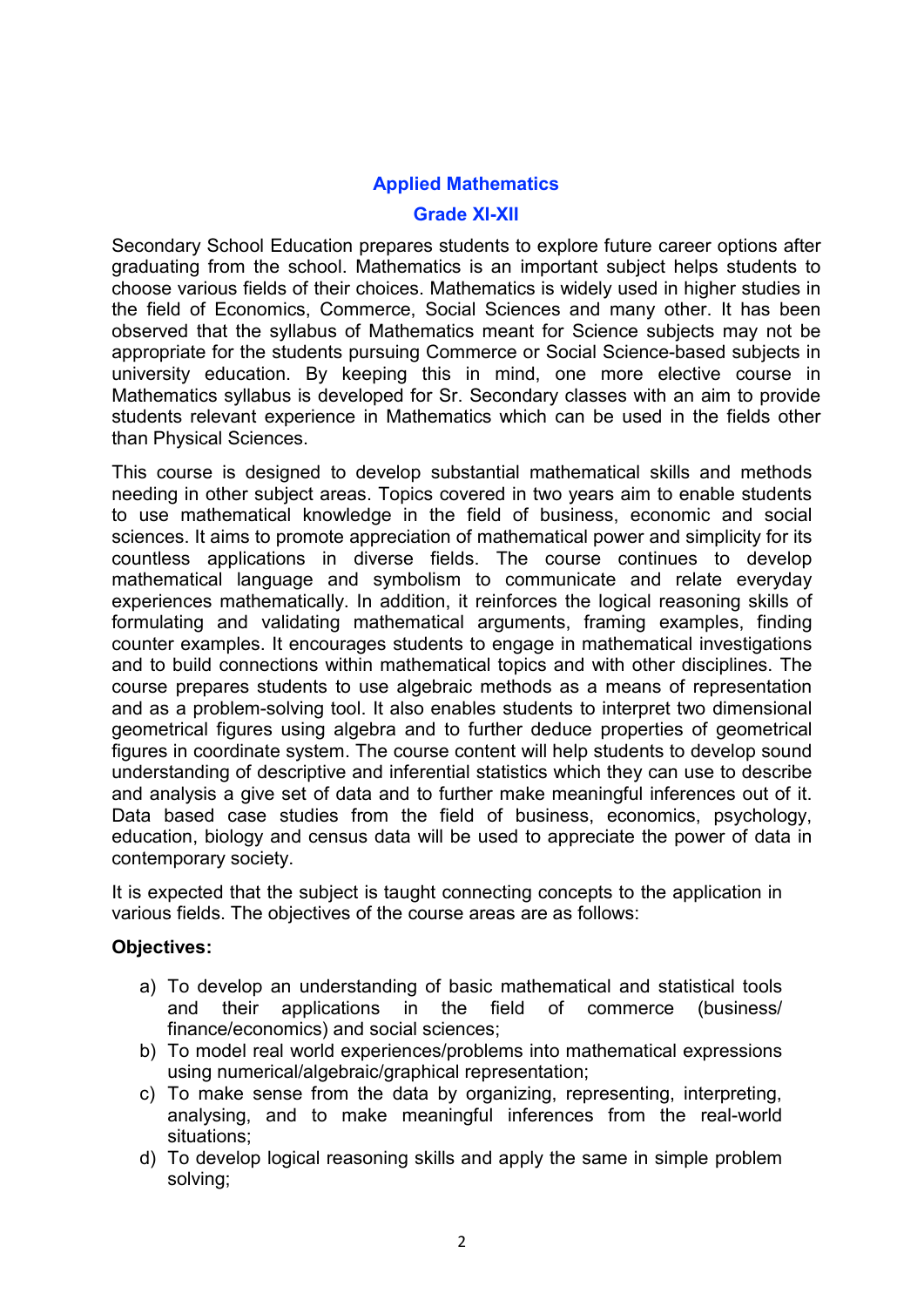- e) To reinforce mathematical communication by formulating conjectures, validating logical arguments and testing hypothesis;
- f) To make connections between Mathematics and other disciplines.

#### Grade XI

Each)

## One Paper Total Period–240 (35 Minutes

| <b>Three Hours</b> |                                                       | Max Marks: 80            |              |
|--------------------|-------------------------------------------------------|--------------------------|--------------|
| No.                | <b>Units</b>                                          | No. of<br><b>Periods</b> | <b>Marks</b> |
| I.                 | Numbers, Quantification<br>and Numerical Applications | 20                       | 09           |
| II.                | Algebra                                               | 35                       | 10           |
| III.               | <b>Mathematical Reasoning</b>                         | 15                       | 06           |
| IV.                | Calculus                                              | 30                       | 10           |
| V.                 | Probability                                           | 30                       | 10           |
| VI.                | <b>Descriptive Statistics</b>                         | 35                       | 12           |
| VII                | <b>Basics of Financial</b><br><b>Mathematics</b>      | 55                       | 18           |
| VIII               | <b>Coordinate Geometry</b>                            | 20                       | 05           |
|                    | Total                                                 | 240                      | 80           |
|                    | <b>Internal Assessment</b>                            |                          | 20           |

## Unit I Numbers, Quantification and Numerical Applications

- Prime Numbers, Encryptions using Prime Numbers
- Binary Numbers
- Complex Numbers (Preliminary idea only)
- Indices, Logarithm and Antilogarithm
- Laws and properties of logarithms
- Simple applications of logarithm and antilogarithm
- Numerical problems on averages, calendar, clock, time, work and distance, mensuration, seating arrangement

#### Unit II Algebra

- Sets
- Types of sets
- Venn diagram
- De Morgan's laws
- Problem solving using Venn diagram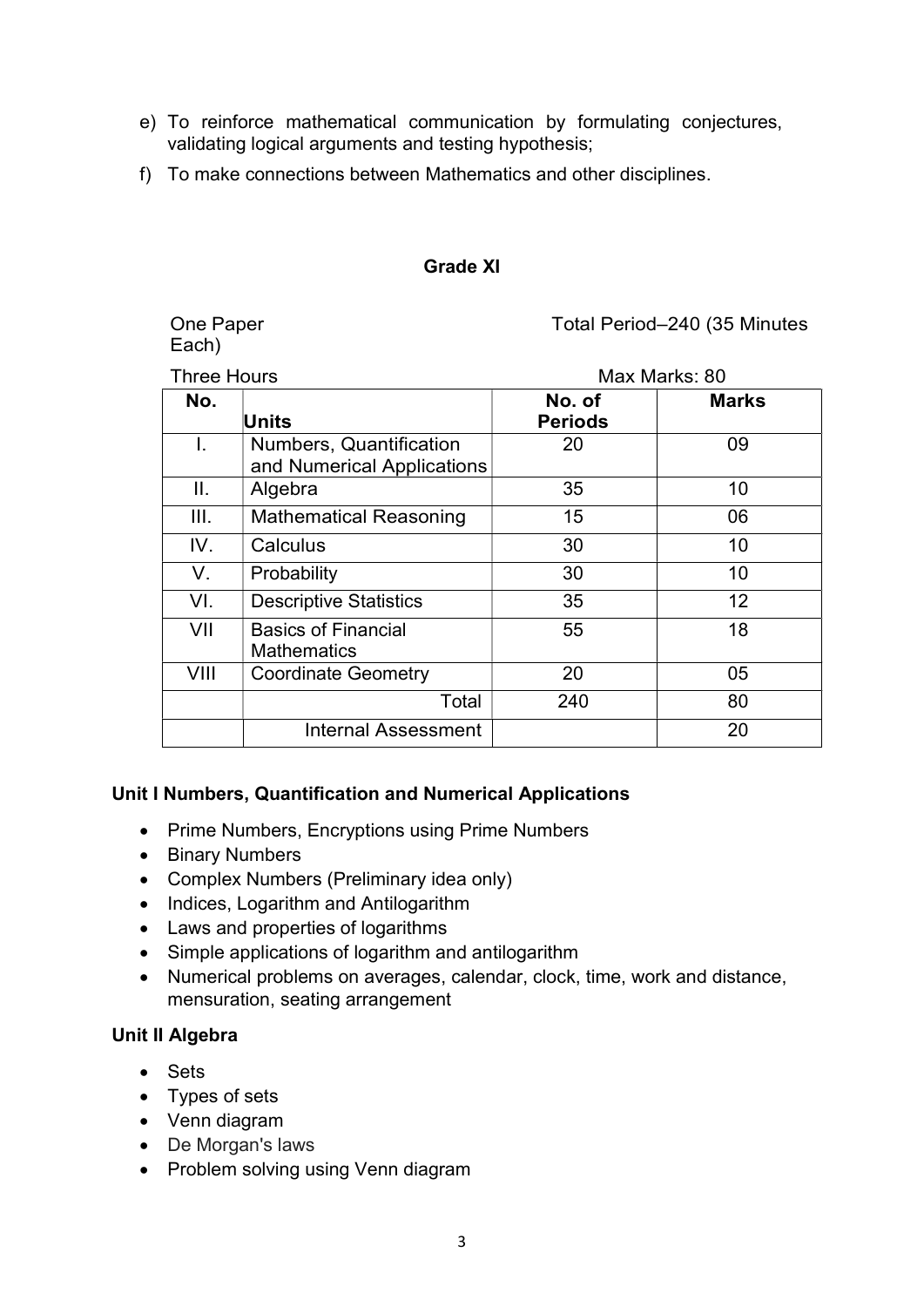- Relations and types of relations
- Introduction of Sequences, Series
- Arithmetic and Geometric progression
- Relationship between AM and GM
- Basic concepts of Permutations and Combinations
- Permutations, Circular Permutations, Permutations with restrictions
- Combinations with standard results

## Unit III Mathematical and Logical Reasoning

- Mathematically acceptable statements
- Connecting words/ phrases in Mathematical statement consolidating the understanding of "if and only if (necessary and sufficient) condition", "implies", "and/or", "implied by", "and", "or", "there exists" and their use through variety of examples related to real life and Mathematics
- Problems based on logical reasoning (coding-decoding, odd man out, blood relation, syllogism etc)

## Unit IV Calculus

- Introducing functions
- Domain and Range of a function
- Types of functions (Polynomial function; Rational function; Composite function; Logarithm function; Exponential function; Modulus function; Greatest Integer function, Signum function)
- Graphical representation of functions
- Concept of limits and continuity of a function
- Instantaneous rates of change
- Differentiation as a process of finding derivative
- Derivatives of algebraic functions using Chain rule
- Tangent line and equations of tangents

## Unit V Probability

- Random experiment, sample space, events, mutually exclusive events
- Independent and Dependent Events
- Law of Total Probability
- Baves' Theorem

## Unit VI Descriptive Statistics

- Types of data (raw data, univariate data, bivariate and multi-variate data)
- Data on various scales (nominal, ordinal, interval and ratio scale)
- Data representation and visualization
- Data interpretation (central tendency, dispersion, deviation, variance, skewness and kurtosis)
- Percentile rank and quartile rank
- Correlation (Pearson and Spearman method of correlation)
- Applications of descriptive statistics using real time data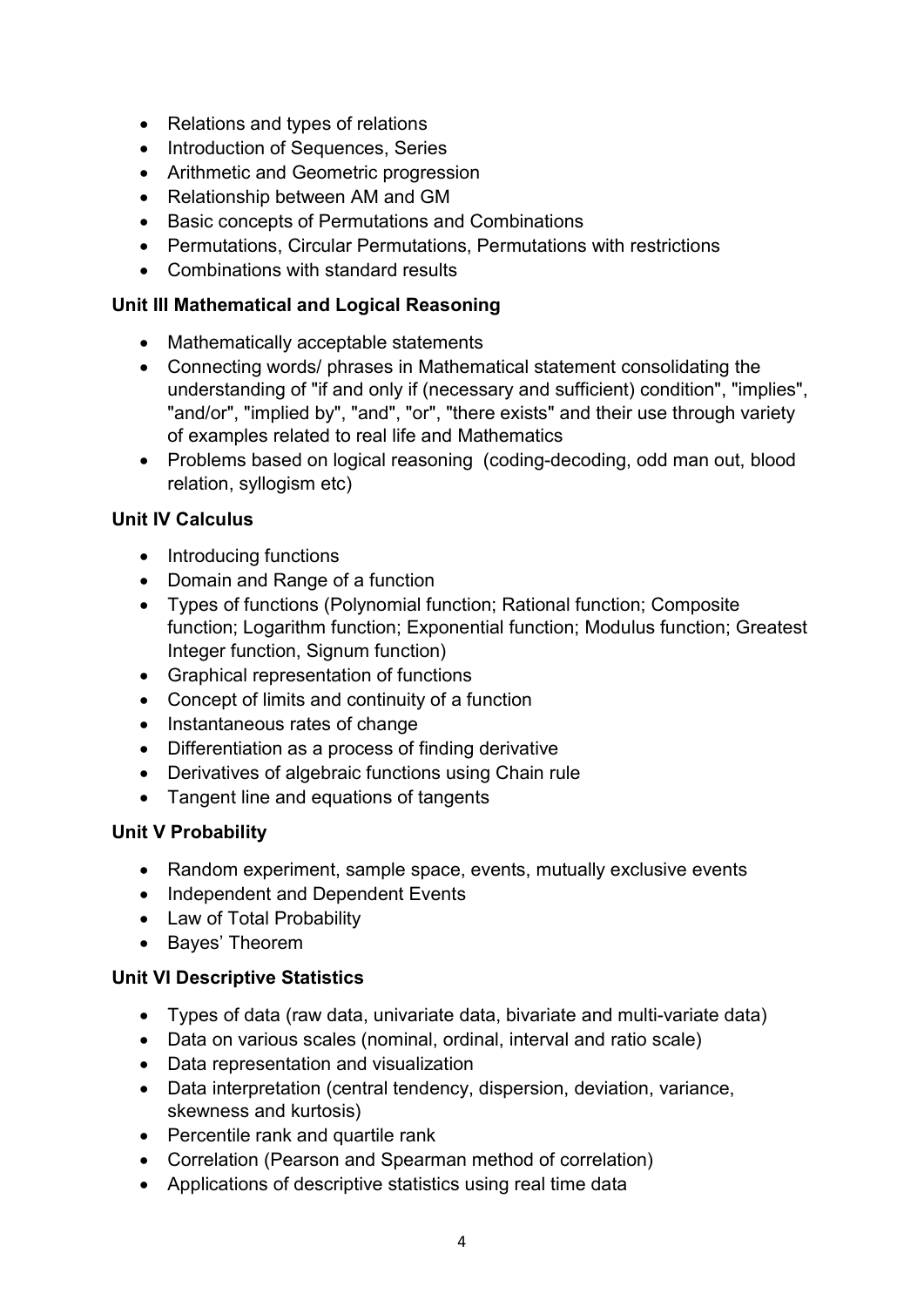# Unit VII Basics of Financial Mathematics

- Interest and interest rate
- Accumulation with simple and compound interest
- Simple and compound interest rates with equivalency
- Fffective rate of interest
- Present value, net present value and future value
- Annuities, calculating value of regular annuity
- Simple applications of regular annuities (up to 3 period)
- Tax, calculation of tax and simple applications of tax calculation in Goods and service tax, Income Tax
- Bills, tariff rates, fixed charge, surcharge, service charge
- Calculation and interpretation of electricity bill, water supply bill and other supply bills

(Comparing interest rates on various types of savings; calculating income tax; electricity bills, water bill; service surcharge using realistic data)

## Unit VIII Coordinate Geometry

- Straight Line
- Circles
- Parabola

(only standard forms and graphical representation on two-dimensional plane)

## Practical: Use of spread sheet

Calculating average, interest (simple and compound), creating pictographs, drawing pie chart, bar graphs, calculating central tendency; visualizing graphs (straight line, circles and parabola using real time data)

## Suggested practical using spread sheet

- 1. Plot the graph of functions on excel; study the nature of function at various points, drawing lines of tangents;
- 2. Create budget of income and spending;
- 3. Create compare sheet of price, features to buy a product;
- 4. Prepare best option plan to buy a product by comparing cost, shipping charges, tax and other hidden cost;
- 5. Smart purchasing during sale season;
- 6. Prepare a report card using scores of last four exams and compare the performance;
- 7. Collect the data on weather, price, inflation, and pollution. Sketch different types of graphs.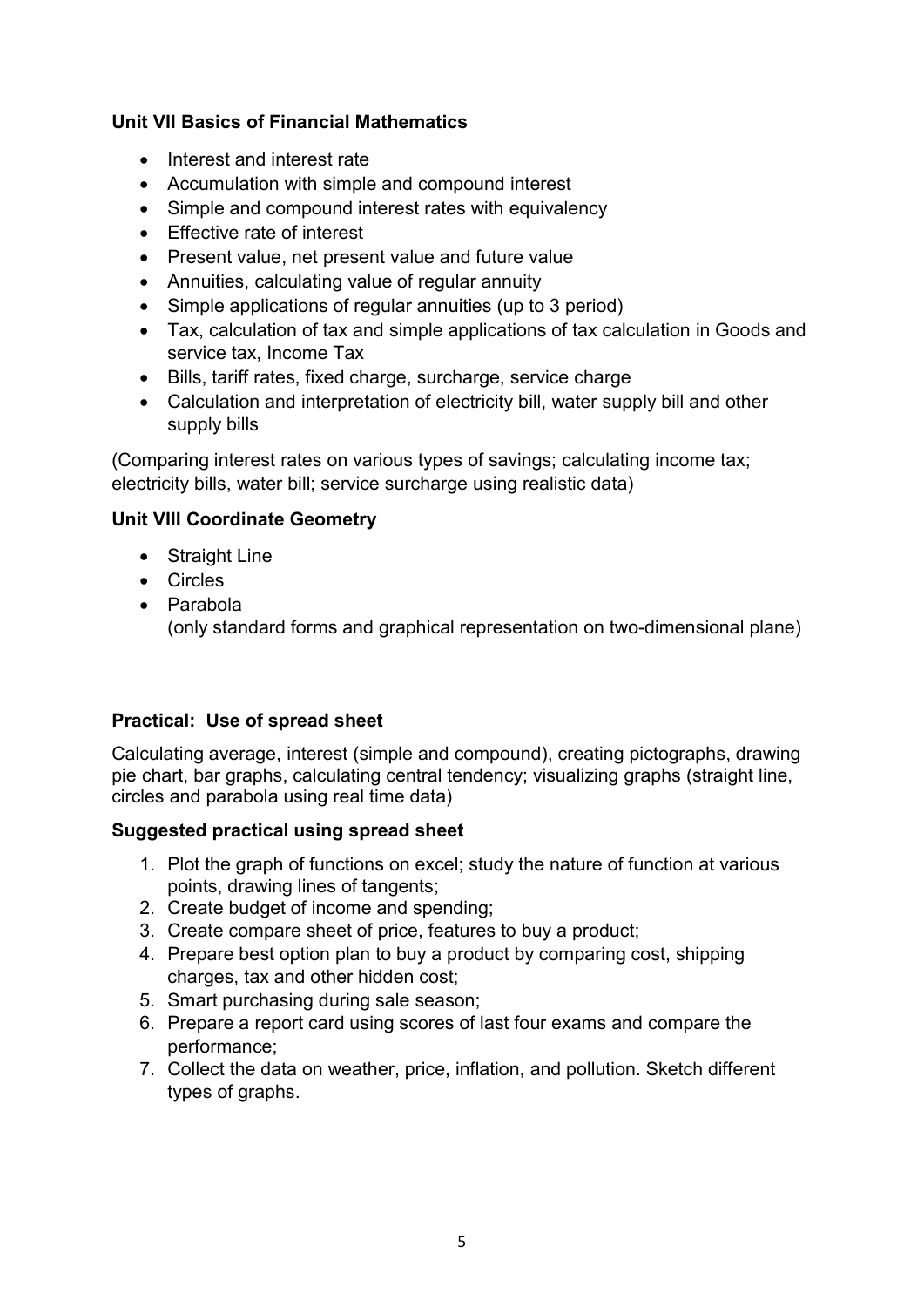Grade XII

Each)

One Paper Total Period–240 (35 Minutes

Three Hours **Max Marks: 80** 

| No.  | <b>Units</b>                                                 | No. of<br><b>Periods</b> | <b>Marks</b> |
|------|--------------------------------------------------------------|--------------------------|--------------|
| Τ.   | Numbers, Quantification and<br><b>Numerical Applications</b> | 20                       | 06           |
| ΙΙ.  | Algebra                                                      | 20                       | 10           |
| III. | <b>Inferential Statistics</b>                                | 10                       | 06           |
| IV.  | Index Numbers and Time-based<br>data                         | 30                       | 10           |
| V.   | Calculus                                                     | 60                       | 15           |
| VI.  | <b>Financial Mathematics</b>                                 | 40                       | 15           |
| VII  | <b>Linear Programming</b>                                    | 25                       | 08           |
| VIII | Probability                                                  | 35                       | 10           |
|      | Total                                                        | 240                      | 80           |
|      | Internal Assessment                                          |                          | 20           |

## Unit I Numbers, Quantification and Numerical Applications

- Modulo Arithmetic
- Congruence modulo
- Simple arithmetic functions
- Allegation or Mixture
- Numerical problems on boats and streams; partnership; pipes and cistern; races and games, scheduling
- Numerical inequalities

# Unit II Algebra

- Solution of simultaneous linear equations using elimination method (up to 3 variables)
- Matrices and types of matrices
- Algebra of matrices
- Determinants
- Inverse of a matrix
- Cramer's rule and its application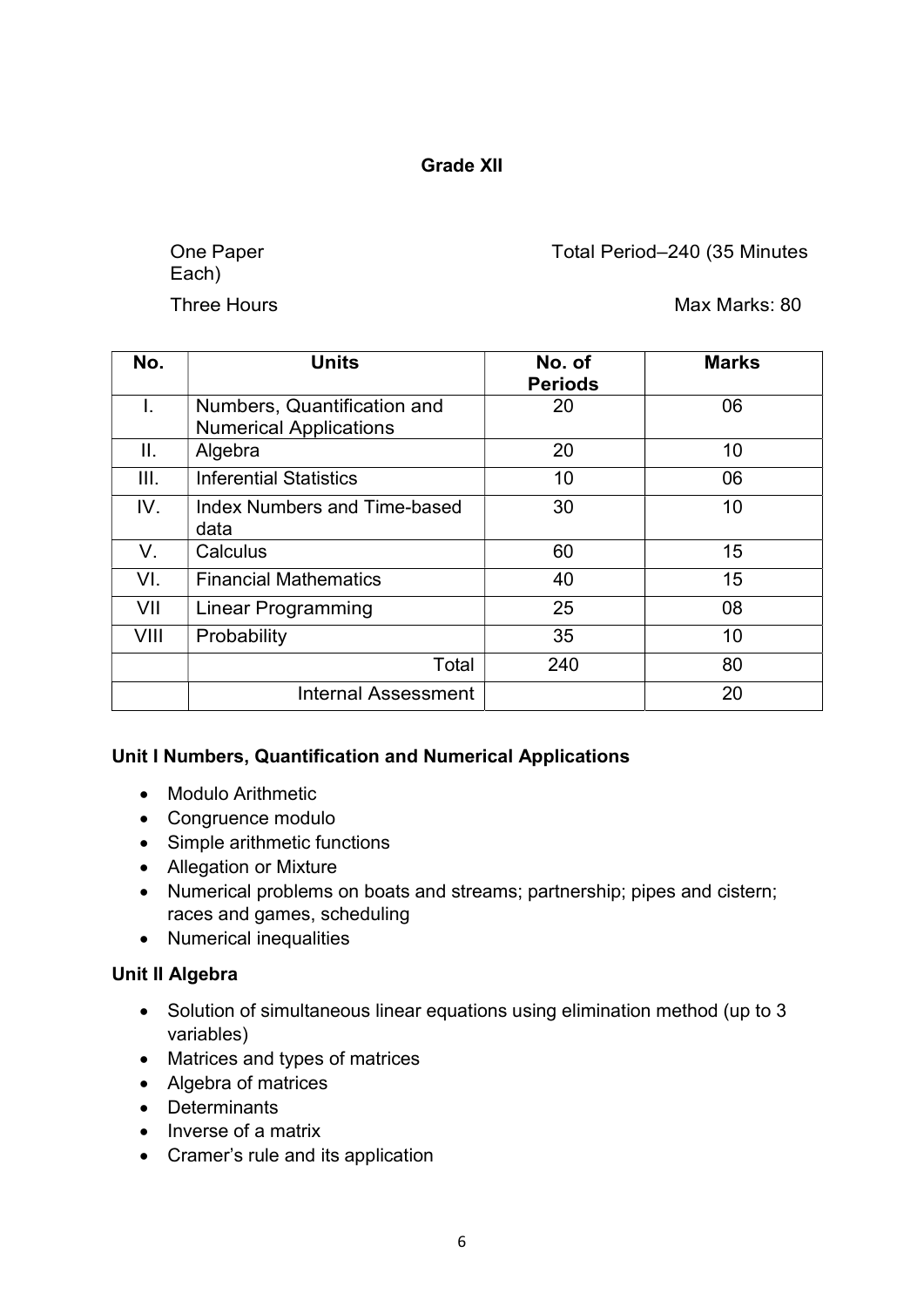Simple applications of matrices and determinants including Leontiff input output model for two variables

## Unit III Calculus

- Application of derivatives
- Increasing/Decreasing functions
- Maxima and Minima
- Marginal cost and marginal revenue using derivatives
- Integration
- Indefinite integral as family of curves
- Definite integral as area under the curve
- Integration of simple algebraic functions (primitive, by substitution, by parts)
- Application of Integration (consumer surplus-producer surplus)
- Differential equation (definition, order, degree)
- Formulating and solving linear differential equation
- Application of differential equation (Growth and Decay Model)

## Unit IV Probability

- Probability Distribution
- Mathematical Expectation
- Variance
- Binomial Distribution
- Poisson distribution
- Normal distribution
- Basic applications and inferences

## Unit V Inferential Statistics

- Population and sample
- Parameter, statistic and statistical inferences
- t-Test (one sample t-test and two independent groups t-test)

## Unit VI Index numbers and Time-based data

- Index numbers, uses of index numbers
- Construction of index numbers (simple and weighted)
- Tests of adequacy of index numbers (unit test and time reversal test)
- Time series, Time series analysis for univariant data sets
- Trend analysis by moving average method
- Trend analysis by fitting of linear trend line using least squares

# Unit VII Financial Mathematics

- Perpetuity, Sinking funds
- Valuation of Bonds (Present value approach and Relative price approach)
- Calculation of EMI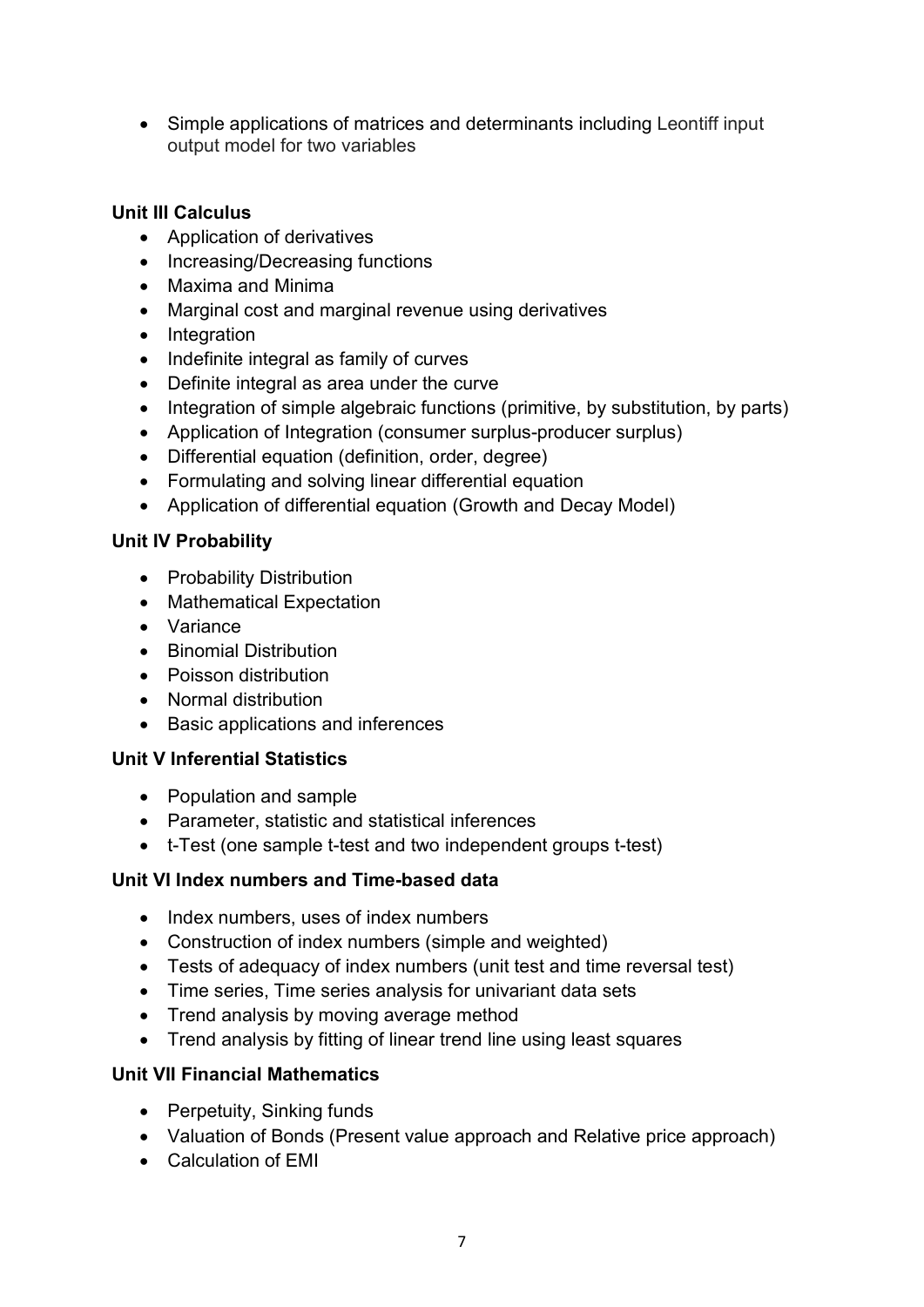- Calculation of returns, nominal rate of return, effective rate of interest
- Compound annual growth rate
- Stock, shares and debentures
- Linear method of depreciation

## Unit VIII Linear Programming

- Introduction and related terminologies (constraints, objective function, optimization)
- Mathematical formulation of linear programming problems
- Different types of linear programming problems (Transportation and assignment problem)
- Graphical method of solution for problems in two variables
- Feasible and infeasible regions (bounded and unbounded)
- Feasible and infeasible solutions, optimal feasible solutions (up to three nontrivial constraints)

## Practical: Use of spread sheet

Graphs of exponential function, demand and supply functions on Excel and study the nature of function at various points, maxima/minima

Matrix operations using Excel

## Suggested practical using the spreadsheet

- 1. Plot the graphs of functions on excel and study the graph to find out point of maxima/minima;
- 2. Probability and dice roll simulation;
- 3. Matrix multiplication and inverse of a matrix;
- 4. Stock Market data sheet on excel;
- 5. Collect the data on weather, price, inflation, and pollution; analyze the data and make meaningful inferences;
- 6. Collect data from newspapers on traffic, sports activities and on market trends and use excel to study future trends.

## List of Suggested projects ( class XI /XII)

Use of prime numbers in coding and decoding of messages;

Prime numbers and divisbility rules;

Logrithms for financial calculations such as interest, present value, future vale, profit/loss etc with large values);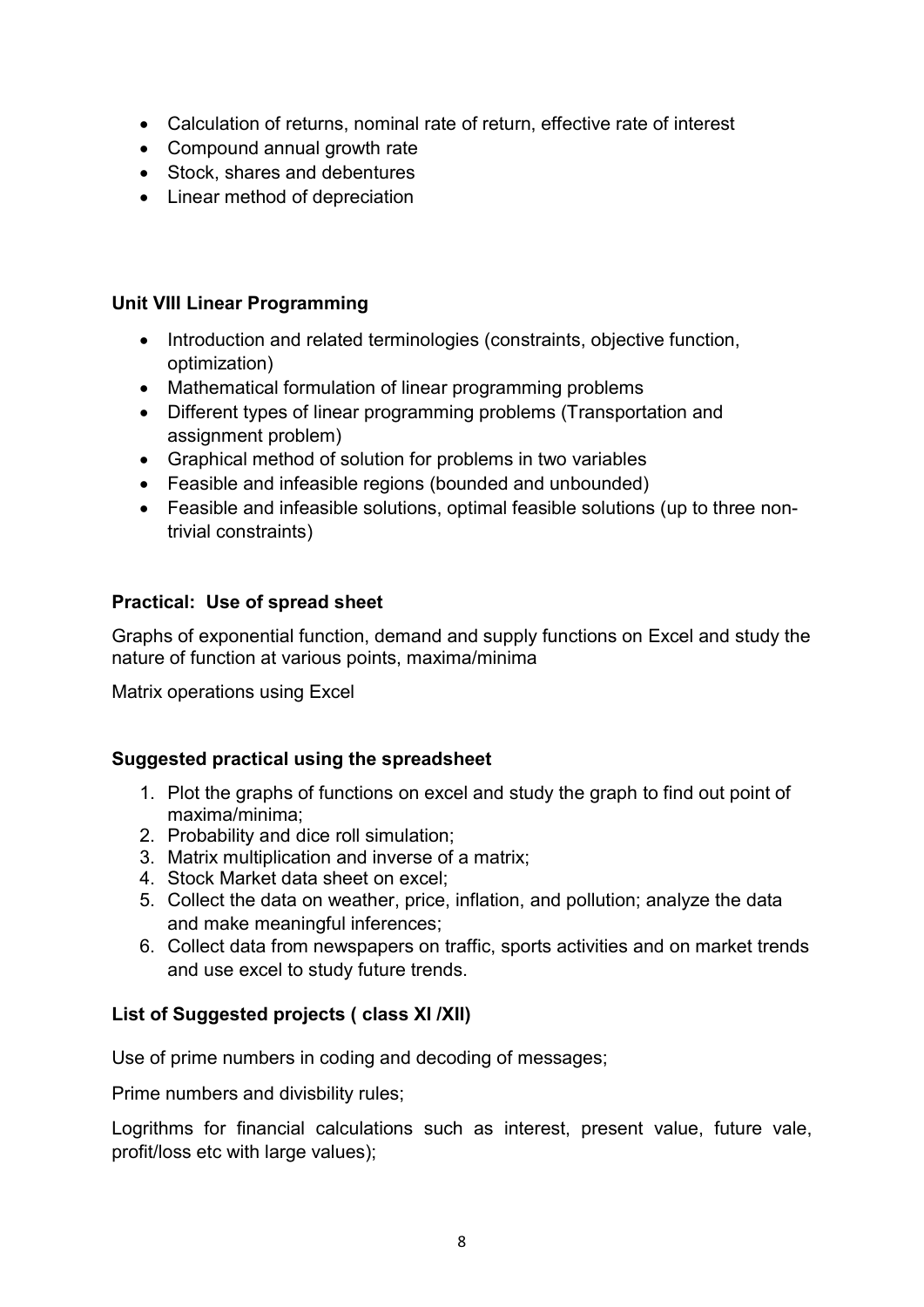Cardinality of a set and orders of infinity;

Comparing sets of Natural numbers, rational numbers, real numbers and others;

Use of Venn Diagram in solving practical problems;

Fibonacci Sequence: Its' history and presence in nature;

Testing the validity of mathematical statements and framing truth tables;

Investigating graphs of functions for their properties;

Visit the census site of India

http://www.censusindia.gov.in/Census\_Data\_2001/Census\_Data\_Online/Language/ State ment3.htm Depict the information given there in a pictorial form;

Prepare a questionnaire to collect information about money spent by your friends in a month on activities like traveling, movies, recharging of the mobiles, etc. and draw interesting conclusions;

Check out the local newspaper and cut out examples of information depicted by graphs. Draw your own conclusions from the graph and compare it with the analysis given in the report;

Analysis of population migration data – positive and negative influence on urbanization;

Each day newspaper tells us about the maximum temperature, minimum temperature, humidity. Collect the data for a period of 30 days and represent it graphically. Compare it with the data available for the same time period for the previous year;

Analysis career graph of a cricketer (batting average for a batsman and bowling average for a bowler). Conclude the best year of his career. It may be extended for other players also – tennis, badminton, athlete;

Vehicle registration data – correlating with pollution and number of accidents;

Visit a village near Delhi and collect data of various crops over past few years from the farmers. Also collect data about temperature variation and rain over the period for a particular crop. Try to find the effect of temperature and rain variations on various crops;

Choose any week of your ongoing semester. Collect data for the past 10 – 15 years for the amount of rainfall received in Delhi during that week. Predict amount of rainfall for the current year;

Weather prediction (prediction of monsoon from past data);